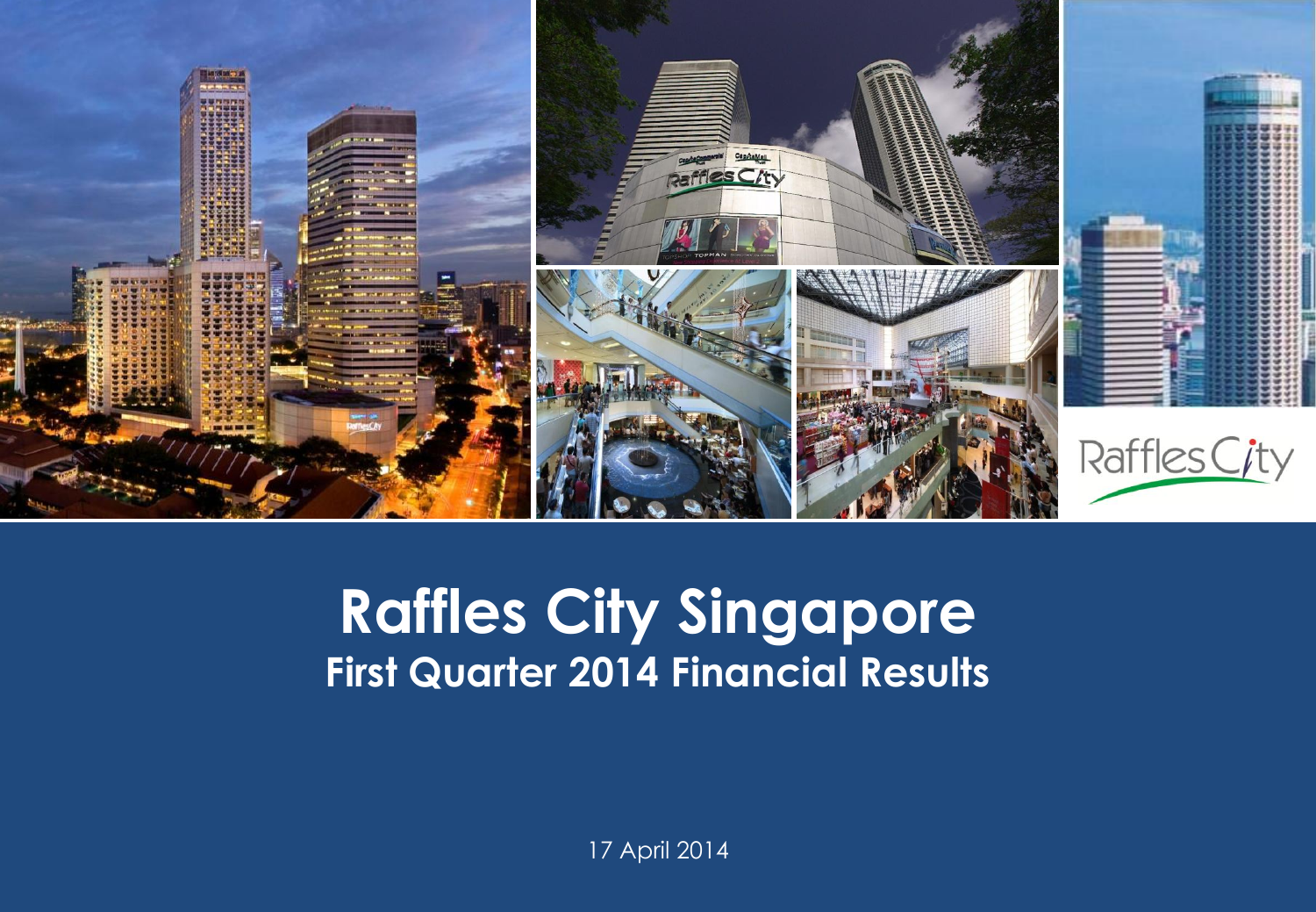# **Important Notice**

**Raffles City Singapore is jointly owned by CapitaCommercial Trust (CCT) and CapitaMall Trust (CMT) through RCS Trust, and jointly managed by CapitaCommercial Trust Management Limited (CCTML) and CapitaMall Trust Management Limited (CMTML). CCT has 60.0% interest and CMT has 40.0% interest in RCS Trust. This presentation shall be read in conjunction with the respective 2014 First Quarter Unaudited Financial Statement Announcements released for CCT and CMT.**

This presentation may contain forward-looking statements. These forward-looking statements involve known and unknown risks, uncertainties and other factors that may cause the actual results, performance or achievements to be materially different from any future results, performance or achievements expressed or implied by the forward-looking statements. Forward-looking statements involve inherent risks and uncertainties. A number of factors could cause the actual results or outcomes to differ materially from those expressed in any forward-looking statement. Representative examples of these factors include (without limitation) general industry and economic conditions, interest rate trends, cost of capital and capital availability, competition from other developments or companies, shifts in expected levels of occupancy rate, property rental income, charge out collections, changes in operating expenses (including employee wages, benefits and training costs), governmental and public policy changes and the continued availability of financing in the amounts and the terms necessary to support future business. You are cautioned not to place undue reliance on these forward-looking statements, which are based on the current view of management on future events.

This presentation is for information only. No representation or warranty expressed or implied is made as to, and no reliance should be placed on, the fairness, accuracy, completeness or correctness of the information or opinions contained in this presentation. Neither CCTML or CMTML or any of their affiliates, advisers or representatives shall have any liability whatsoever (in negligence or otherwise) for any loss howsoever arising, whether directly or indirectly, from any use, reliance or distribution of this presentation or its contents or otherwise arising in connection with this presentation.

This presentation also does not constitute an invitation or offer to acquire, purchase or subscribe for units in CCT and/or CMT.



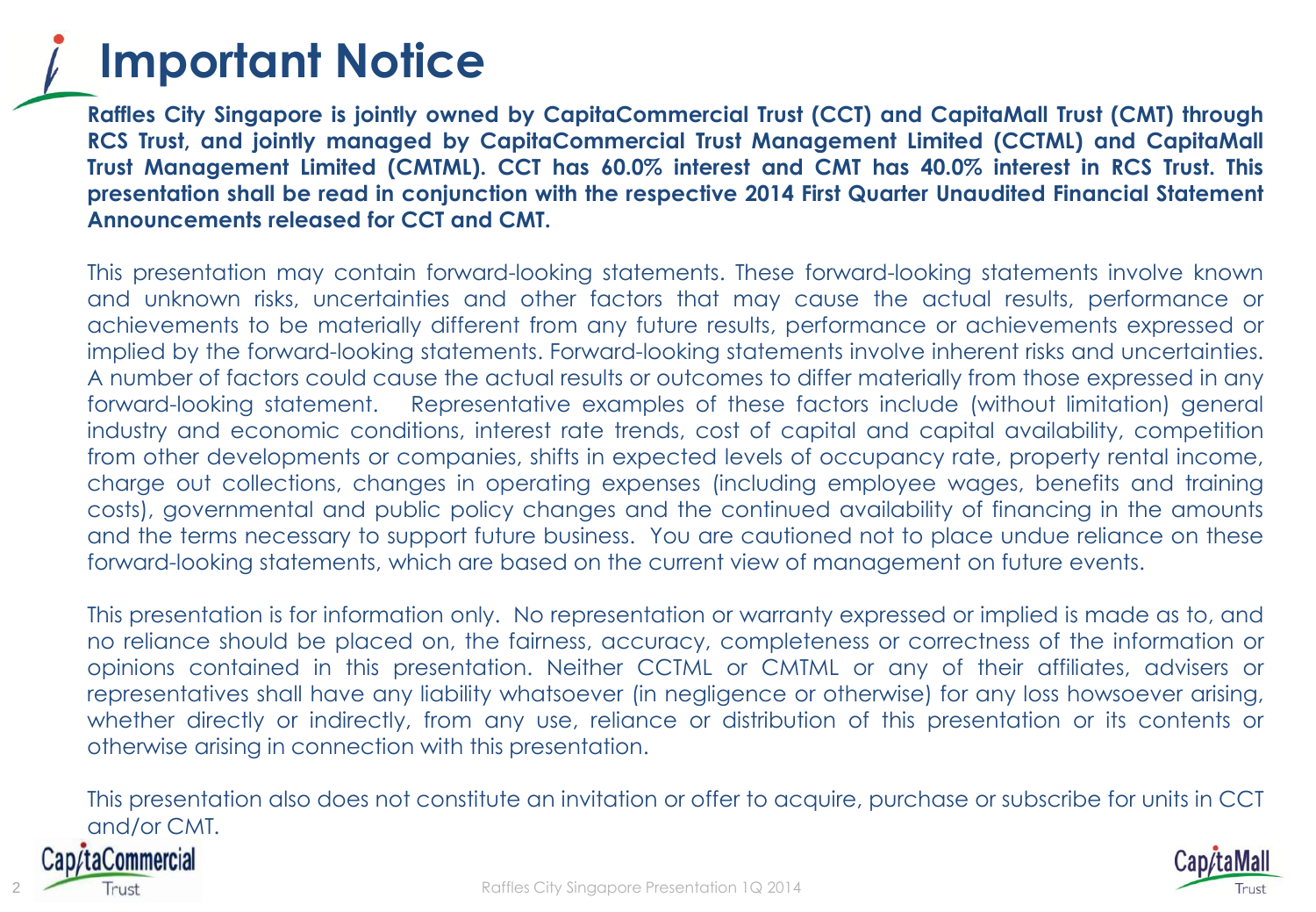

|                      | CCT's 60% Interest |                |                 |      | <b>RCS Trust</b><br>100% |
|----------------------|--------------------|----------------|-----------------|------|--------------------------|
|                      | <b>1Q 2014</b>     | <b>1Q 2013</b> | <b>Variance</b> |      | 1Q 2014                  |
|                      | <b>S\$'000</b>     | <b>SS'000</b>  | <b>SS'000</b>   | $\%$ | <b>SS'000</b>            |
| <b>Gross Revenue</b> | 34,932             | 33,887         | 1,045           | 3.1  | 58,220                   |
| - Office             | 5,707              | 5,636          | 71              | 1.3  | 9,512                    |
| - Retail             | 15,136             | 14,912         | 224             | 1.5  | 25,227                   |
| - Hotel              | 12,872             | 12,180         | 692             | 5.7  | 21,454                   |
| - Others             | 1,217              | 1,159          | 58              | 5.0  | 2,027                    |

| Net Property Income | 25,653 | 24.992 |  | Z.O | 42,755 |
|---------------------|--------|--------|--|-----|--------|
|---------------------|--------|--------|--|-----|--------|



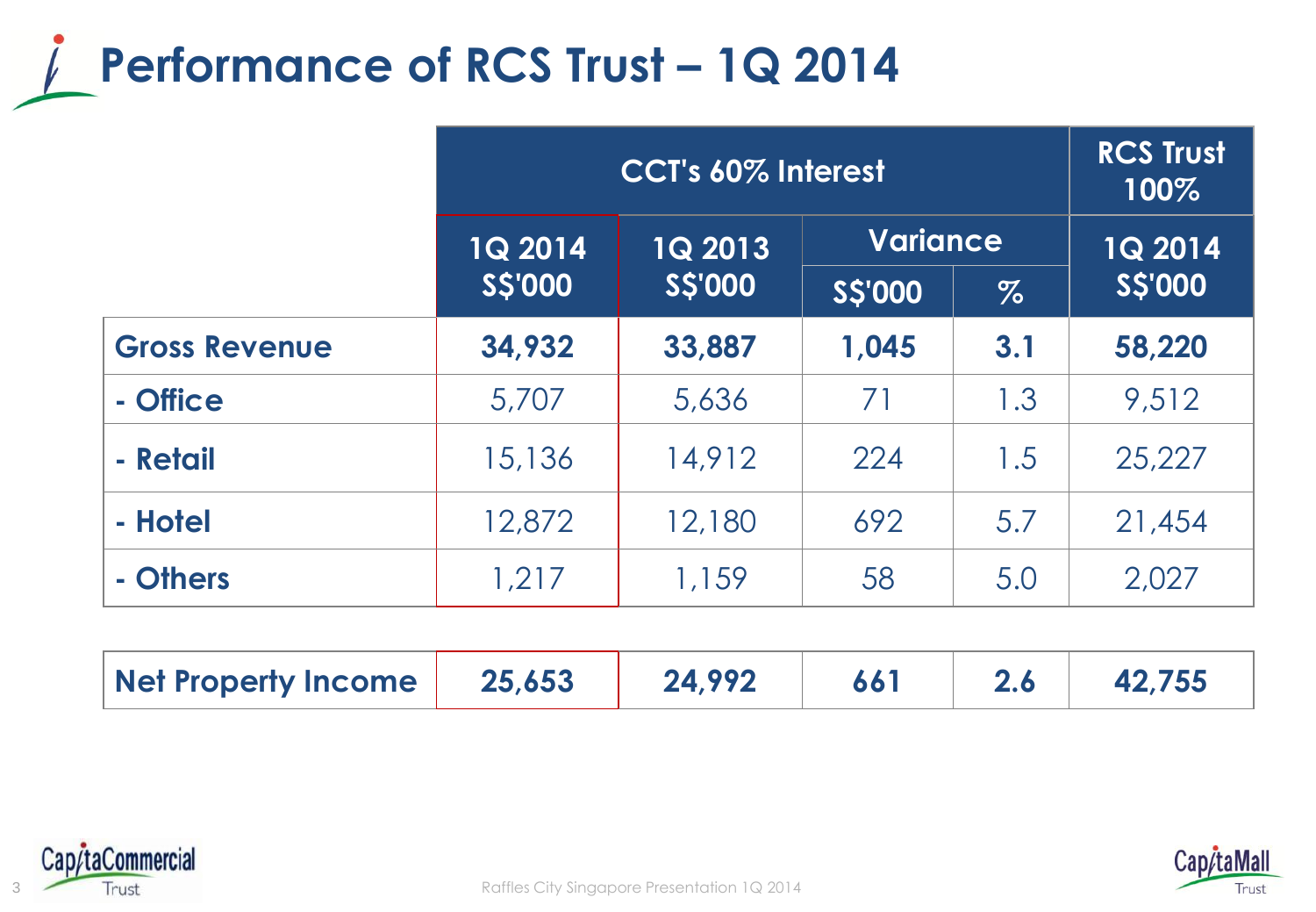

|                         | <b>As at 31 March 2014</b> |
|-------------------------|----------------------------|
| Net Debt / Total Assets | 33.0%                      |

|                                                          | <b>1Q 2014</b> |
|----------------------------------------------------------|----------------|
| Net Operating Profit / CMBS Debt Service (1)             | 6.26x          |
| Net Operating Profit / Total Debt Service <sup>(2)</sup> | 4.99x          |

Notes:

(1) NOP / CMBS debt service – (Net property income less other borrowing cost and trust expenses) / (CMBS interest expense)

(2) NOP / Total debt service – (Net property income less other borrowing cost and trust expenses) / (CMBS and bank loan interest expenses)



4

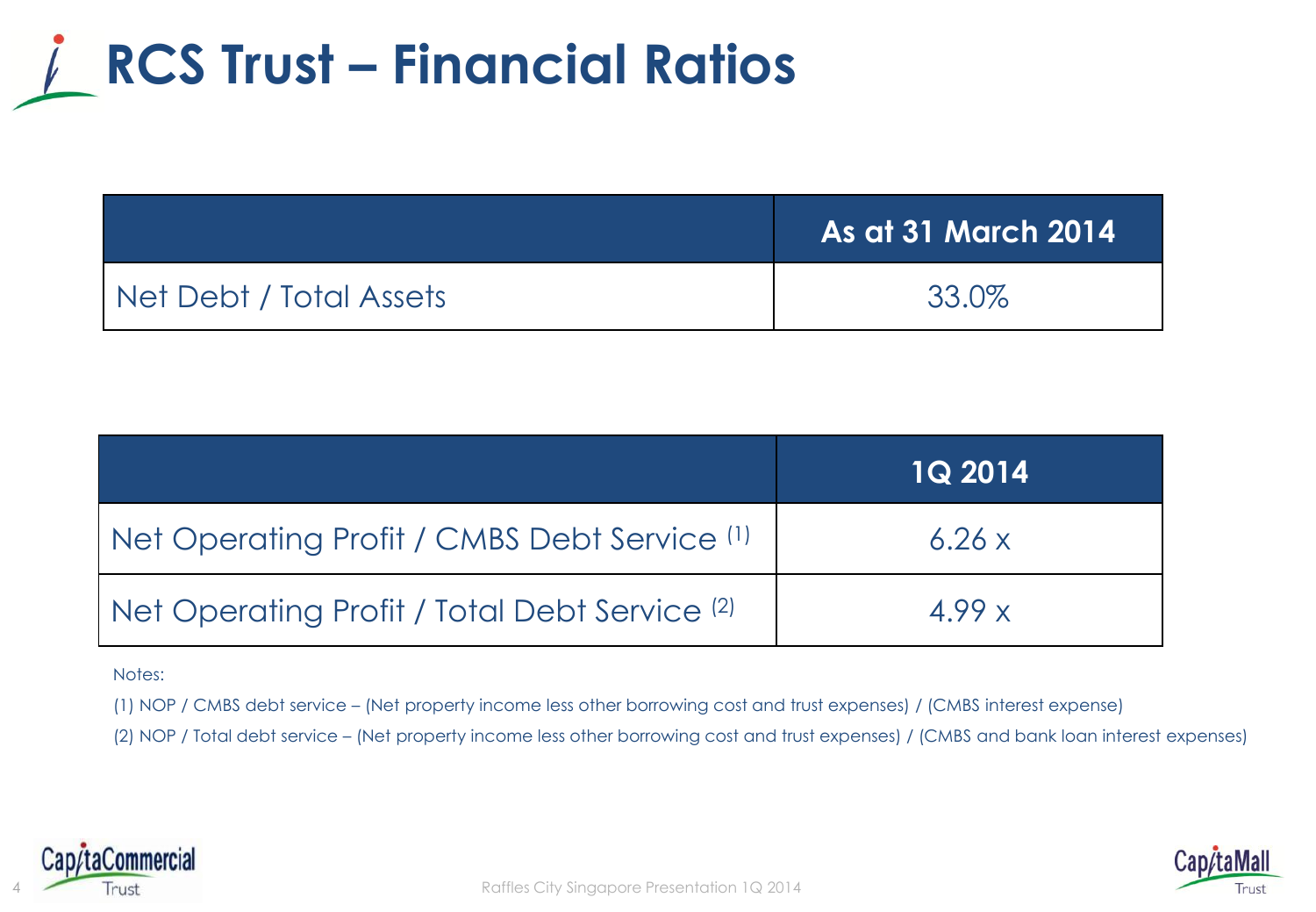# **Lease Expiry Profile – Raffles City Tower (Office)**

**Leases up for Renewal as a % of Gross Rental Income as at 31 March 2014**



| <b>Weighted Average Expiry by Gross Rental Income</b> | 2.4 Years |
|-------------------------------------------------------|-----------|
|                                                       |           |





5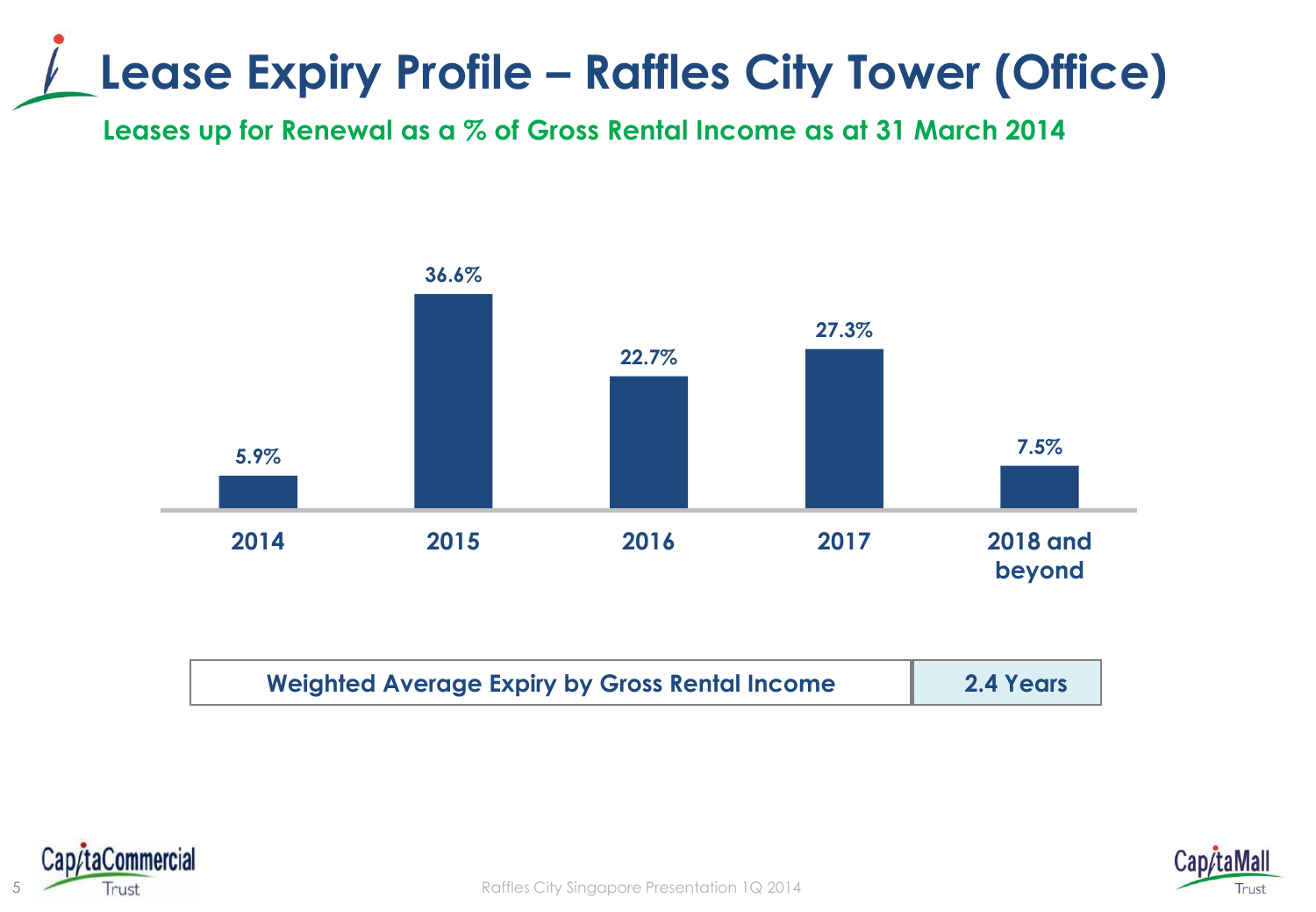# **Lease Expiry Profile – Raffles City Shopping Centre**

**Leases up for Renewal as a % of Gross Rental Income as at 31 March 2014**



| <b>Weighted Average Expiry by Gross Rental Income</b> | 2.5 Years |
|-------------------------------------------------------|-----------|
|-------------------------------------------------------|-----------|



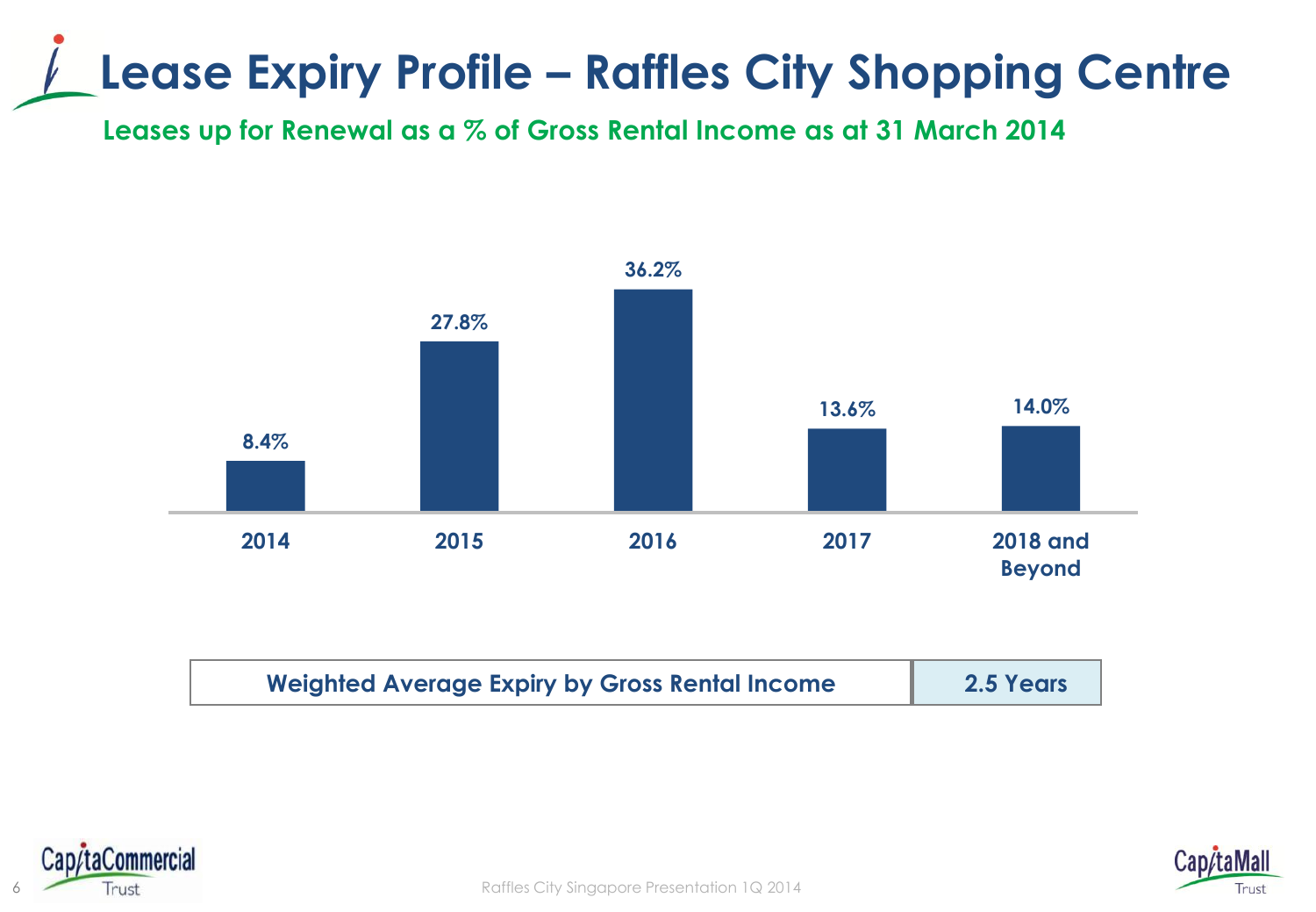## **Raffles City Tower AEI: work in progress**

## Building is at **100% occupancy**  AEI on track to complete by 2Q 2014

#### **S\$34.7m Asset Enhancement** (100% interest)

**97% completed**  as at 1Q 2014

#### **Remaining 5 out of 35 floors**

to be upgraded



**Revitalised main lobby with enhanced security**